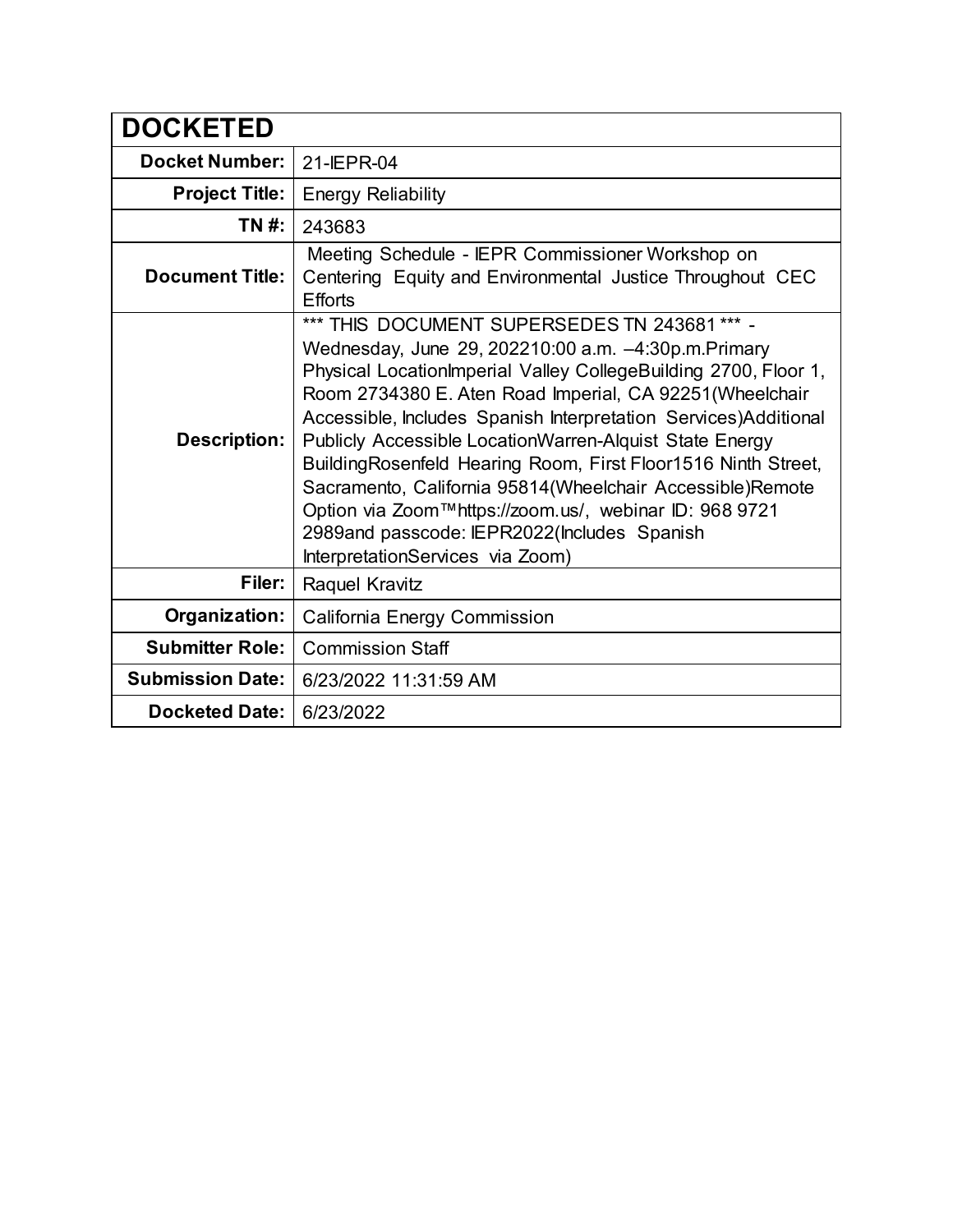

# Meeting Schedule: **IEPR Commissioner Workshop on Centering Equity and Environmental Justice Throughout CEC Efforts**

### **Wednesday, June 29, 2022 10:00 a.m. – 4:30 p.m.**

### **Primary Physical Location**

Imperial Valley College Building 2700, Floor 1, Room 2734 380 E. Aten Road Imperial, CA 92251 (Wheelchair Accessible, Includes Spanish Interpretation Services)

### **Additional Publicly Accessible Location**

Warren-Alquist State Energy Building Rosenfeld Hearing Room, First Floor 1516 Ninth Street, Sacramento, California 95814 (Wheelchair Accessible)

### **Remote Option via Zoom™**

[https://zoom.us/,](https://zoom.us/) webinar ID: **968 9721 2989** and passcode: **IEPR2022** (Includes Spanish Interpretation Services via Zoom)

(Listed times are a general guideline)

**Introduction** (10:00–10:05)

Heather Raitt, California Energy Commission (CEC), Assistant Executive Director, Policy Development

### **Morning Session Opening Remarks** (10:05–10:15)

President Dr. Johnson, Imperial Valley College Siva Gunda, CEC Vice Chair & Lead Commissioner for 2022 Integrated Energy Policy Report (IEPR) Update

#### **1. Keynote Speaker** (10:15–11:00)

Dr. Manuel Pastor, Distinguished Professor of Sociology and American Studies & Ethnicity at the University of Southern California.

Discussion between commissioners and Dr. Pastor (10:30-10:45) Questions from attendees, Dorothy Murimi, CEC, to moderate online attendees, Katrina Leni-Konig, CEC, to moderate in person attendees (10:45–11:00)

#### **2. Introduction to the Integrated Energy Policy Report (IEPR) and CEC's focus on energy equity and environmental justice** (11:00–11:10)

Noemí Gallardo, CEC

Questions from attendees to panelists, Dorothy Murimi to moderate online attendees

### **3. Equity Indicators** (11:10–11:20)

Hilary Poore, CEC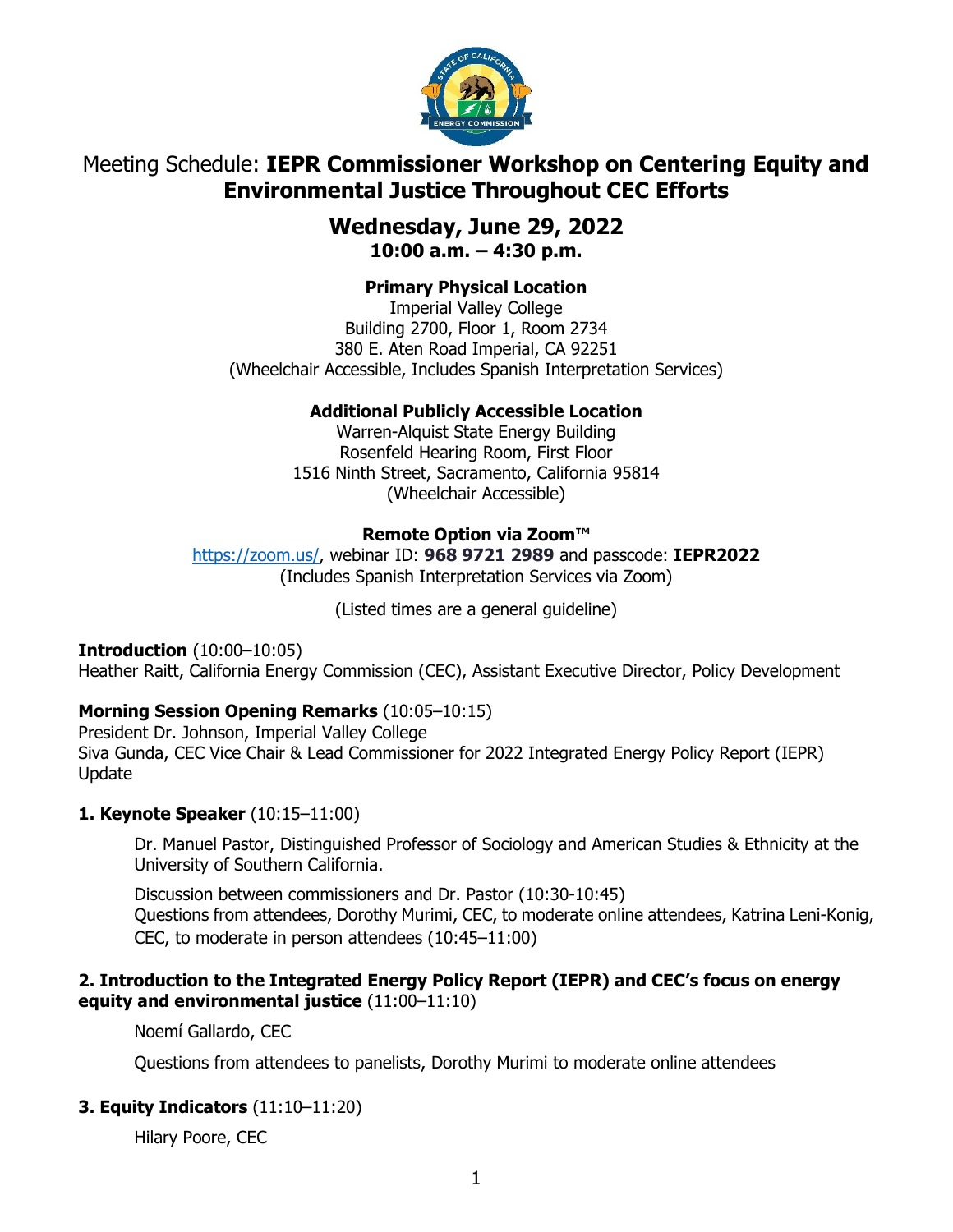#### **4. Localized Indicators** (11:20–12:15)

- A. Silvia Paz, Executive Director, Alianza Coachella Valley
- B. Dr. Chris Benner, Professor, Chair and Director of the Everett Program, and Institute for Social Transformation

Discussion between commissioners and speakers (11:40–11:50) Questions from attendees to sops, Dorothy Murimi, CEC, to moderate online attendees, Katrina Leni-Konig, CEC, to moderate in person attendees (11:50–12:00)

**Public Comment** (12:15-12:25)

**Closing Remarks** (12:25-12:30)

**Break** (12:30–1:30)

**Welcome Back** (1:30–1:35) Heather Raitt, CEC

**Afternoon Session Opening Remarks** (1:35–1:40) Siva Gunda, Vice Chair and Lead Commissioner for 2022 IEPR Update

#### **5. Regional Engagement Model** (1:40–2:30)

- A. Maria Lemus, Executive Director, Vision y Compromiso
- B. Promotoras Communitarias

Discussion between commissioners and speakers (2:00–2:15) Questions from attendees to speakers, Dorothy Murimi to moderate online attendees, Katrina Leni-Konig to moderate in person attendees (2:15–2:30)

#### **6. Building Community Connections** (2:30–3:40)

Attendees are encouraged to participate in facilitated small group discussions (2:30-3:15) All attendees will reconvene in Room 2734 for small group representatives to share key takeaways of small group discussions (3:15-3:45)

**Public Comments** (3:45–4:15)

**Closing Remarks and Adjourn** (4:15-4:30)

# **About the Speakers**

#### **Dr. Manuel Pastor**

Dr. Manuel Pastor, the Distinguished Professor of Sociology and American Studies & Ethnicity and the Director of the Equity Research Institute at the University of Southern California, will provide keynote remarks.

Dr. Pastor's research has generally focused on issues of the economic, environmental, and social conditions facing low-income urban communities — and the social movements seeking to change those realities. He has authored multiple books, including Solidarity [Economics:](https://solidarityeconomics.org/se-book/) Why Mutuality and [Movements](https://solidarityeconomics.org/se-book/) Matter, co-authored with Chris Benner, (available at https://solidarityeconomics.org/se-book/) and South Central [Dreams:](https://www.southcentraldreams.com/) Finding Home and Building [Community](https://www.southcentraldreams.com/) in South L.A., co-authored with Pierrette Hondagneu-Sotelo (available at